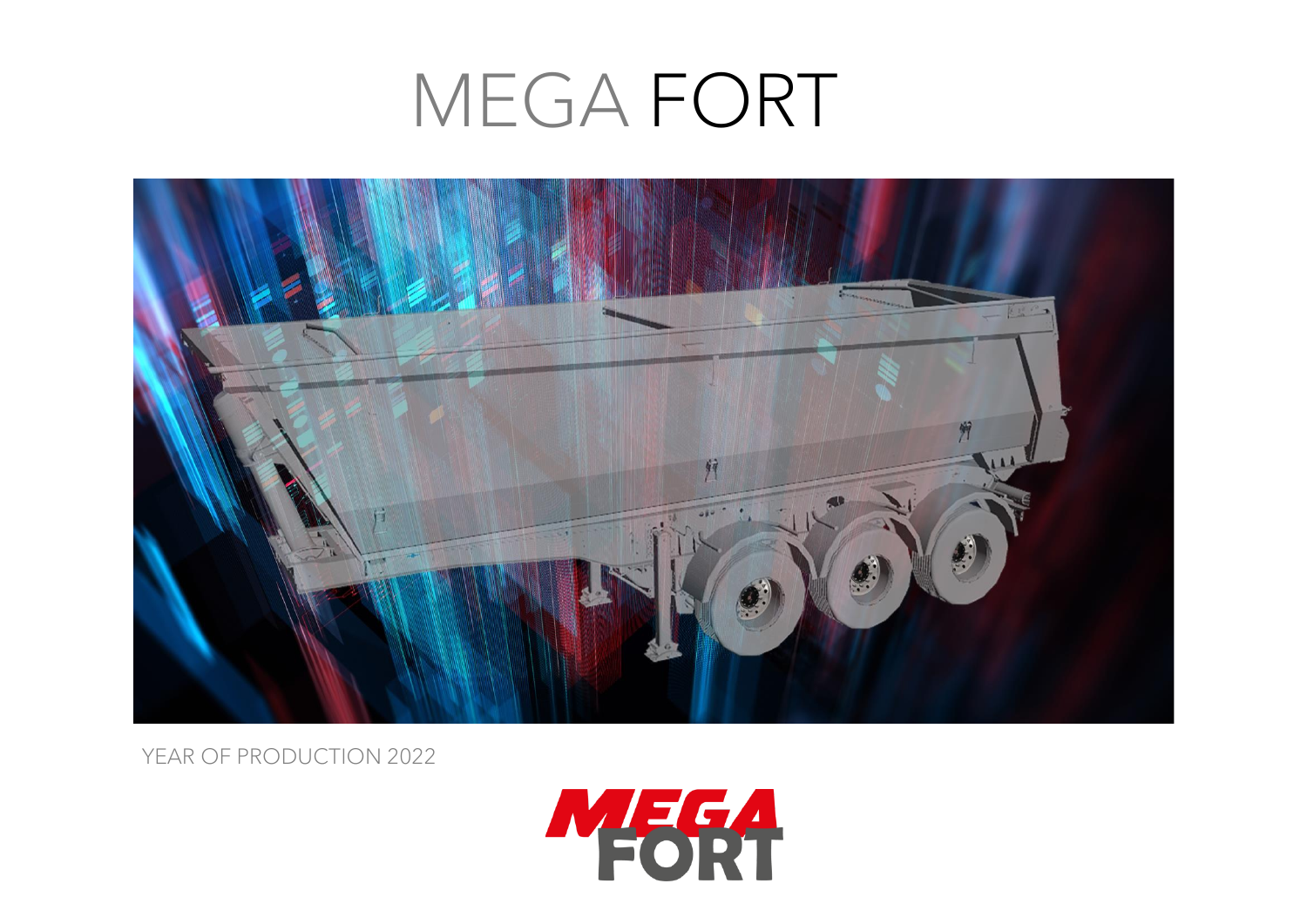#### MODEL AVAILABLE ON THE MARKET:

• MF 28 m3 on a 7500 cm frame - MF 28/7500



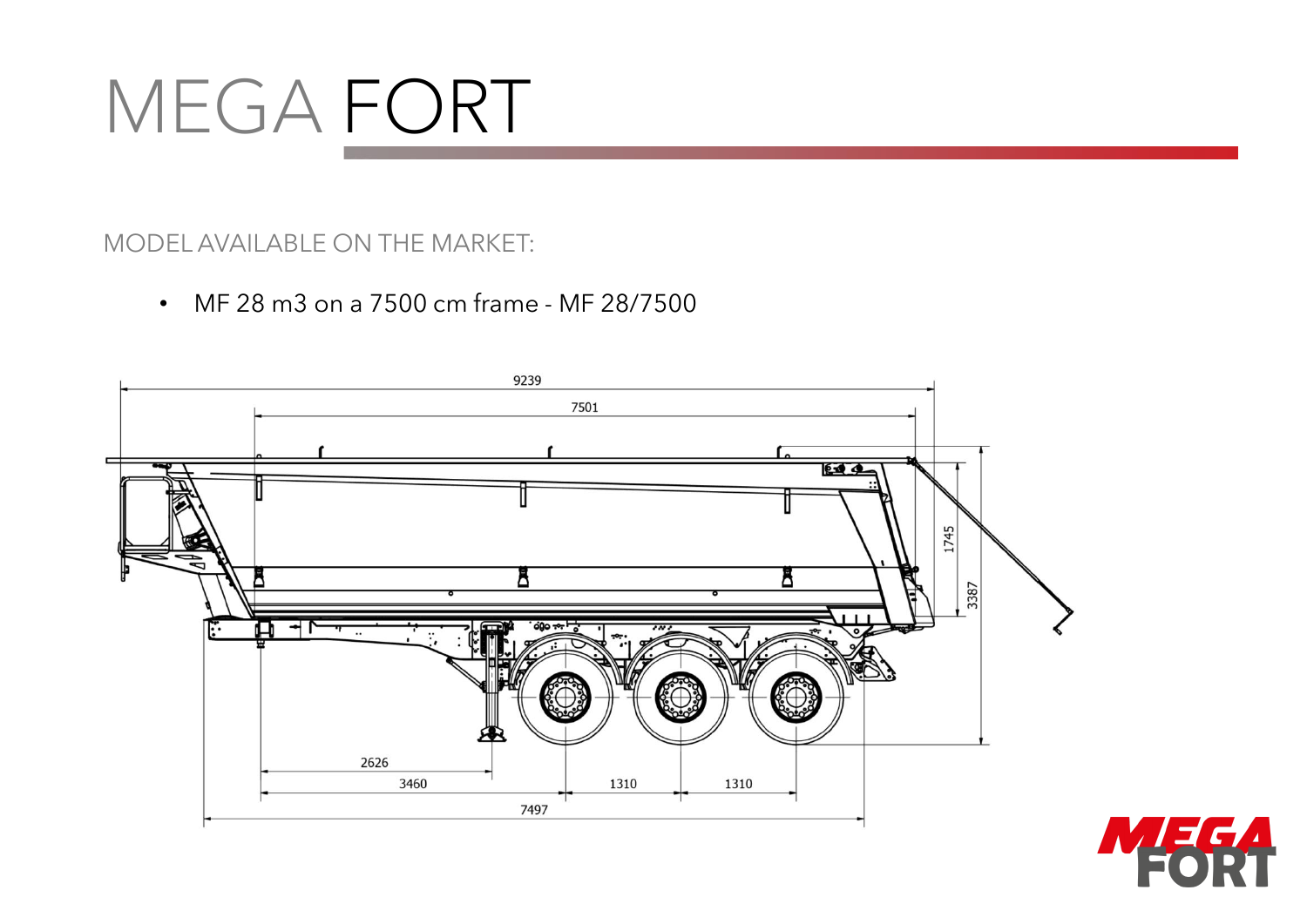MEGA FORT VEHICLES have a 3-YEAR WARRANTY for steel structures.

#### COLORS AVAILABLE AS STANDARD

| <b>RAL 3002</b> | IC 194          | <b>RAL 9006</b> | <b>RAL 9005</b> | <b>RAL 1003</b> |
|-----------------|-----------------|-----------------|-----------------|-----------------|
| <b>RAL 5005</b> | <b>RAL 7024</b> | <b>RAL 9007</b> | <b>RAL 9010</b> | <b>RAL 7024</b> |

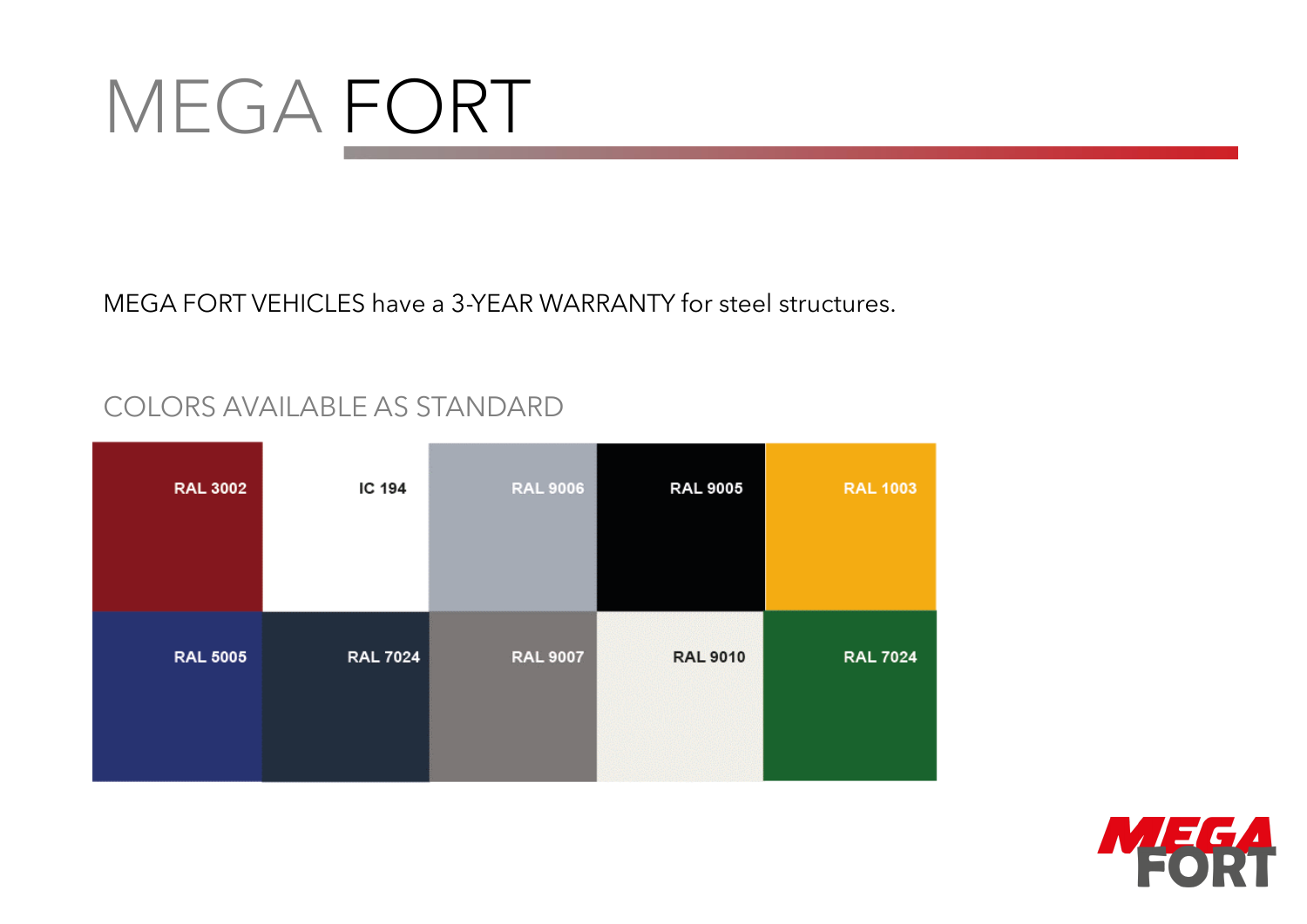### EQUIPMENT:

- I. SAFETY:
	- 385 / 65R22.5 off-road tiresKNORR ILVL pneumatics
	- KNORR-Bremse systems included in the packageHYVA cylinder
	- stability during unloading
	- Safety systems supporting the driver's work a wide package to choose from

#### II. RESILIENCE

- SAF INTRA 1,000,000 km of trouble-free driving
- 5mm thick floor Hardox / HB450 wear-resistant steel
- Walls 4 mm thick high-strength steel

#### III. COMFORT / USER SUPPORT

- Wider fulcrum improves stability while unloading / loading
- Possibility to operate the roof tarpaulin from the ground safety of use
- Hyva or Cramaro electric sliding roof (automatic or manual)
- Two axles can be lifted easy to maneuver
- New design of the rear closure (new hooks, double hinge, new sealing)
- HYVA cylinder unloading speed and optimal amount of oil
- Possibility of optimal load distribution by extending the field between the tarpaulin crossbars) + optionally, a movable tarpaulin
- Automatic deflection of the suspension during unloading improved stability.

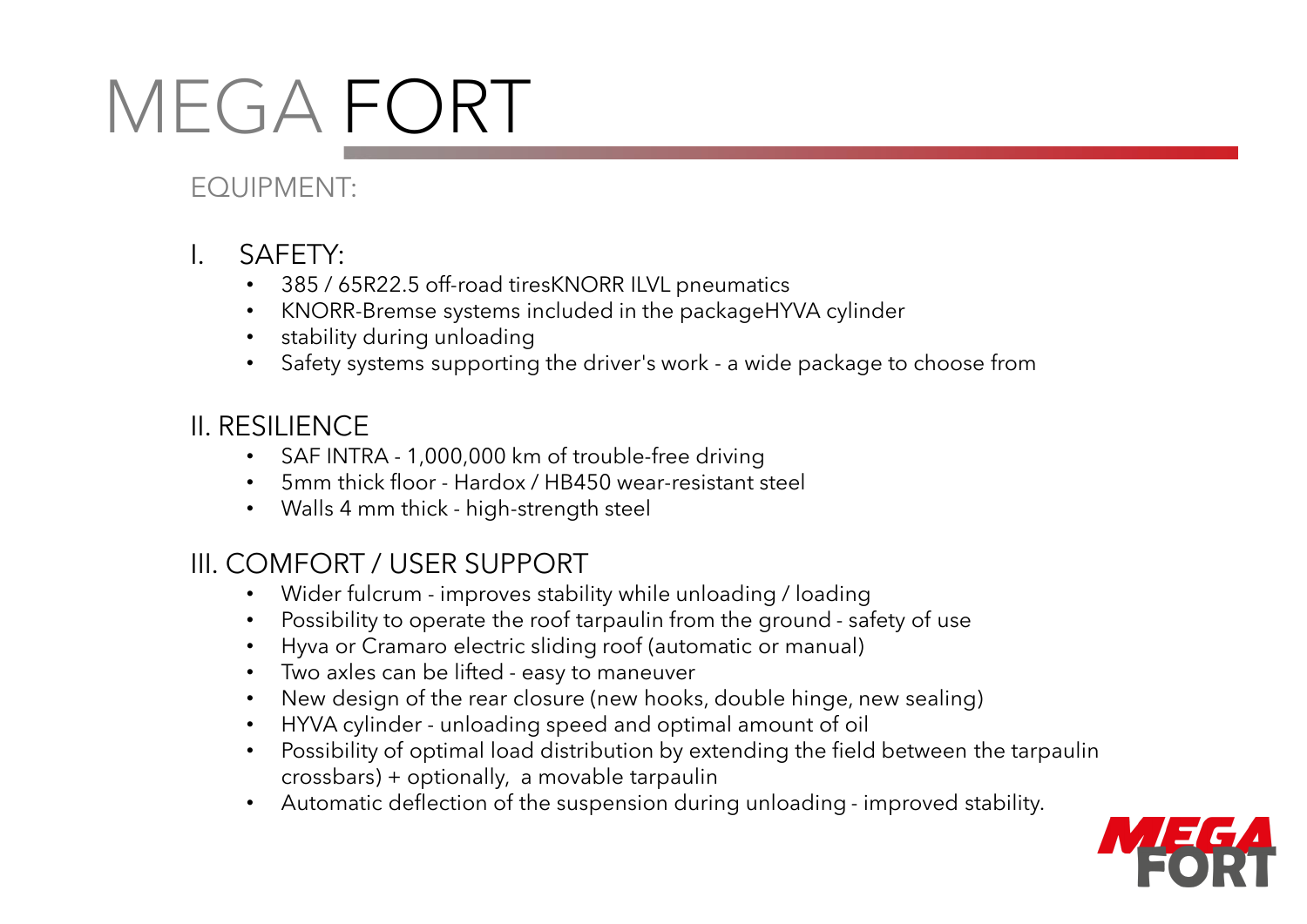WE CHANGE THE FACE OF TRANSPORT.

Since 2017, without losing our Polish character, we have become part of the international Benalu Group. This fact opens a new chapter in our company and creates a new quality of the product.

We make every effort to provide you with vehicles with the best possible technical and durability parameters. Following the principle of "who does not move forward, retreats", we constantly develop and modify products based on user feedback. We are looking for technologies, solutions, materials and components that have a positive effect on safety, durability, lightness, modernity and comfort of use of our trailers.

We hope that the new generation of MEGA FORT vehicles will satisfy the most demanding users, that is you, and with you it will cover every road, deliver every load safely, to the place and on time.

The company MEGA Sp. z o.o. reserves the right to make changes to the used components and materials, technical parameters, colors, and other specification items. All information contained in this brochure should be treated as indicative, as they do not constitute an offer within the meaning of the Civil Code and are not binding. For the latest information or an offer, please contact the MEGA Sales Department.